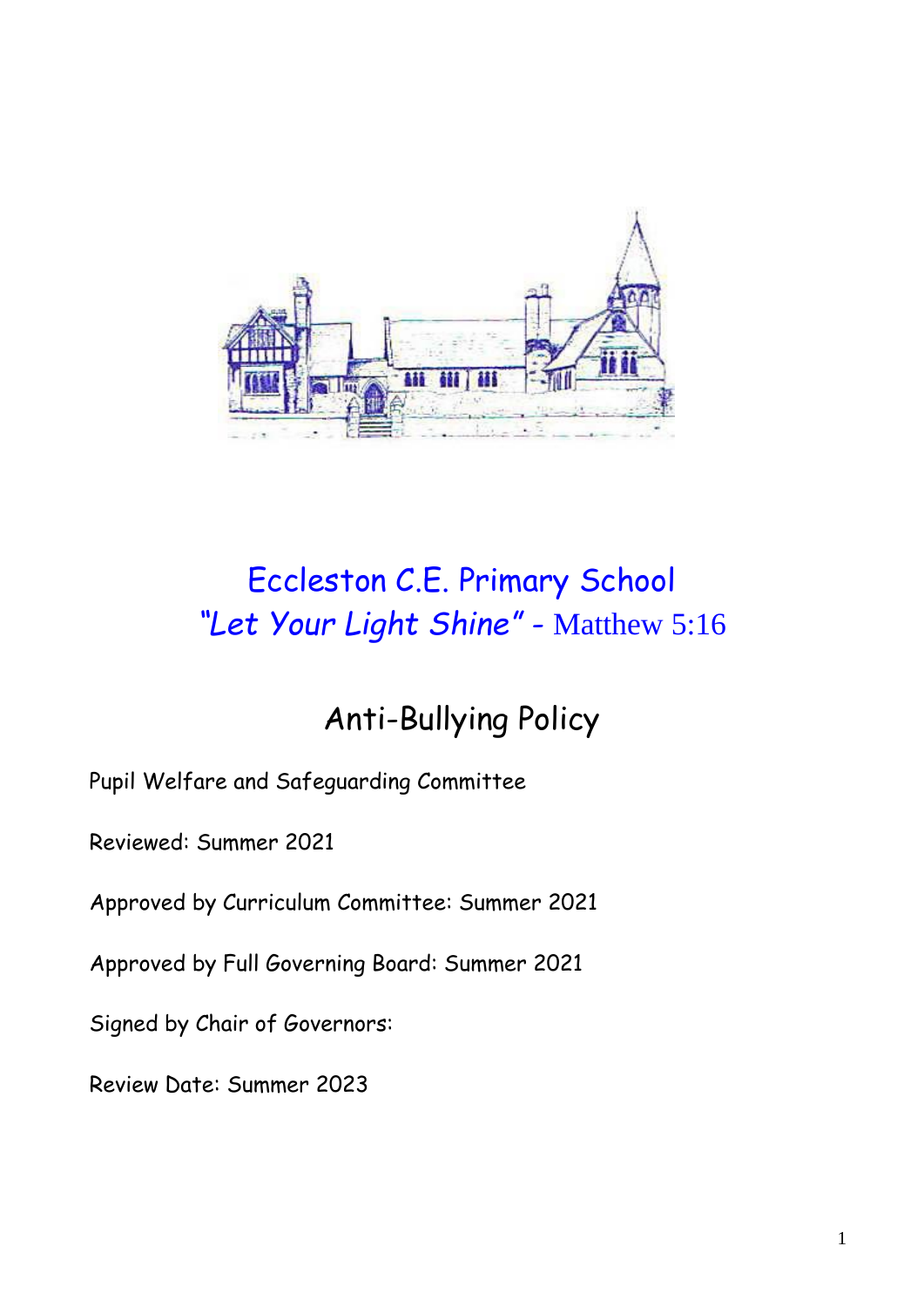## **ECCLESTON C.E. PRIMARY SCHOOL**

## **Our Vision Statement**

**At Eccleston C of E Primary School we are united in our vision to prepare our children for life in the modern world.**

**We will do this by instilling a lifelong love of learning and embedding Christian values that reflect the example Jesus has set.**

**We strive for excellence in all we do, enabling all members of our school to flourish.**

#### **Anti-bullying Policy**

The aim of the anti-bullying policy is to ensure that pupils at Eccleston Church of England Primary School learn in a supportive, caring and safe environment without fear of being bullied. Bullying is anti-social behaviour and affects everyone; it is unacceptable and will not be tolerated.

#### **Named Person**

The named person to deal with incidents of bullying is Mrs K Prescott, Headteacher.

#### **Definition**

Bullying is defined as deliberately hurtful behaviour, repeated over a period of time, where it is difficult for those being bullied to defend themselves. The three main types of bullying are:

- physical (hitting, kicking, theft)
- verbal (name calling, racist remarks, homophobic remarks)
- indirect (spreading rumours including by electronic means, repeatedly excluding someone from social groups).

Pupils who are being bullied may show changes in behaviour, such as becoming shy and nervous, feigning illness, taking unusual absences or clinging to adults. There may be evidence of changes in work patterns, lacking concentration or truanting from school. Pupils must be encouraged to report bullying in our school and understand that they will be listened to.

Schools' teaching and ancillary staff will be alert to the signs of bullying and act promptly and firmly against it in accordance with school policy.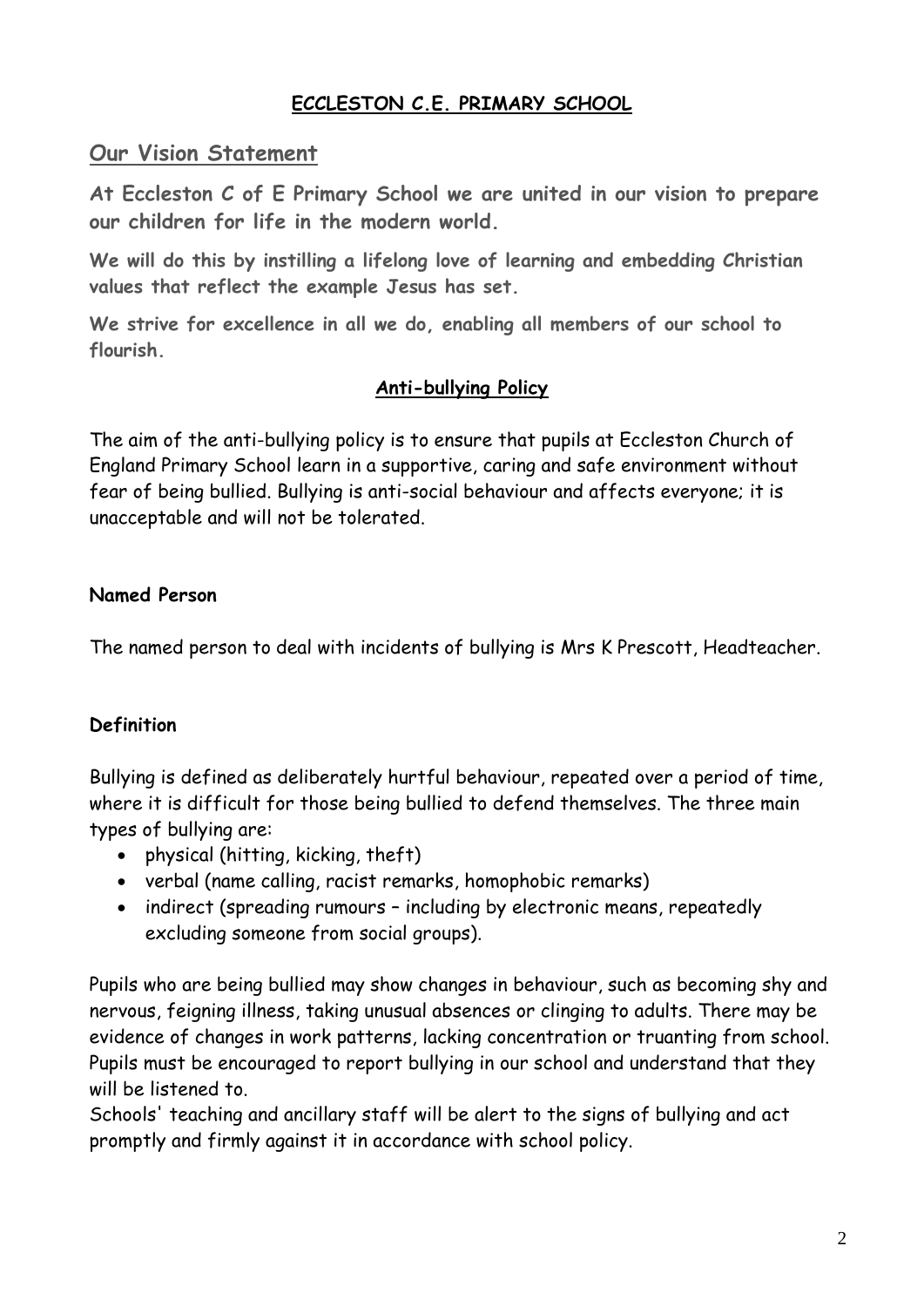## **Statutory duty of schools**

Headteachers have a legal duty under the School Standards and Framework Act 1998 to draw up procedures to prevent bullying among pupils and to bring these procedures to the attention of staff, parents and pupils.

#### **Vulnerable Groups**

Staff should all be aware of groups of children, staff or parents who may be more vulnerable to bullying. Such groups may include children on free school meals, children or adults with a disability, children or adults with special educational needs, gay or lesbian adults, children identifying as LGBT+ or children with parents who are or gay or lesbians and minority ethnic groups. Extra vigilance should be taken to protect these groups and we work to prevent bullying of these groups in particular.

We also note that children or families identifying as LGBT+ may not always have the support of their families.

#### **Prevention**

Within the curriculum the school will raise the awareness of the nature of bullying through inclusion in PSHE, assemblies and subject areas, as appropriate, in an attempt to eradicate such behaviour.

A whole school anti bullying week will take place once a year, where children will spend curriculum time exploring why people bully and what to do if they or another person becomes a victim of bullying.

As a Church of England school, our ethos is based on Christian values and these will be strongly linked to creating an atmosphere of care, trust and mutual support. Our school's mission statement and our golden rules reflect this and Christian values are regularly explored through assembly themes and other curriculum areas.

The children will also be regularly reminded about the dangers presented by online activities such as social networking and texting and how these can be channels for bullying.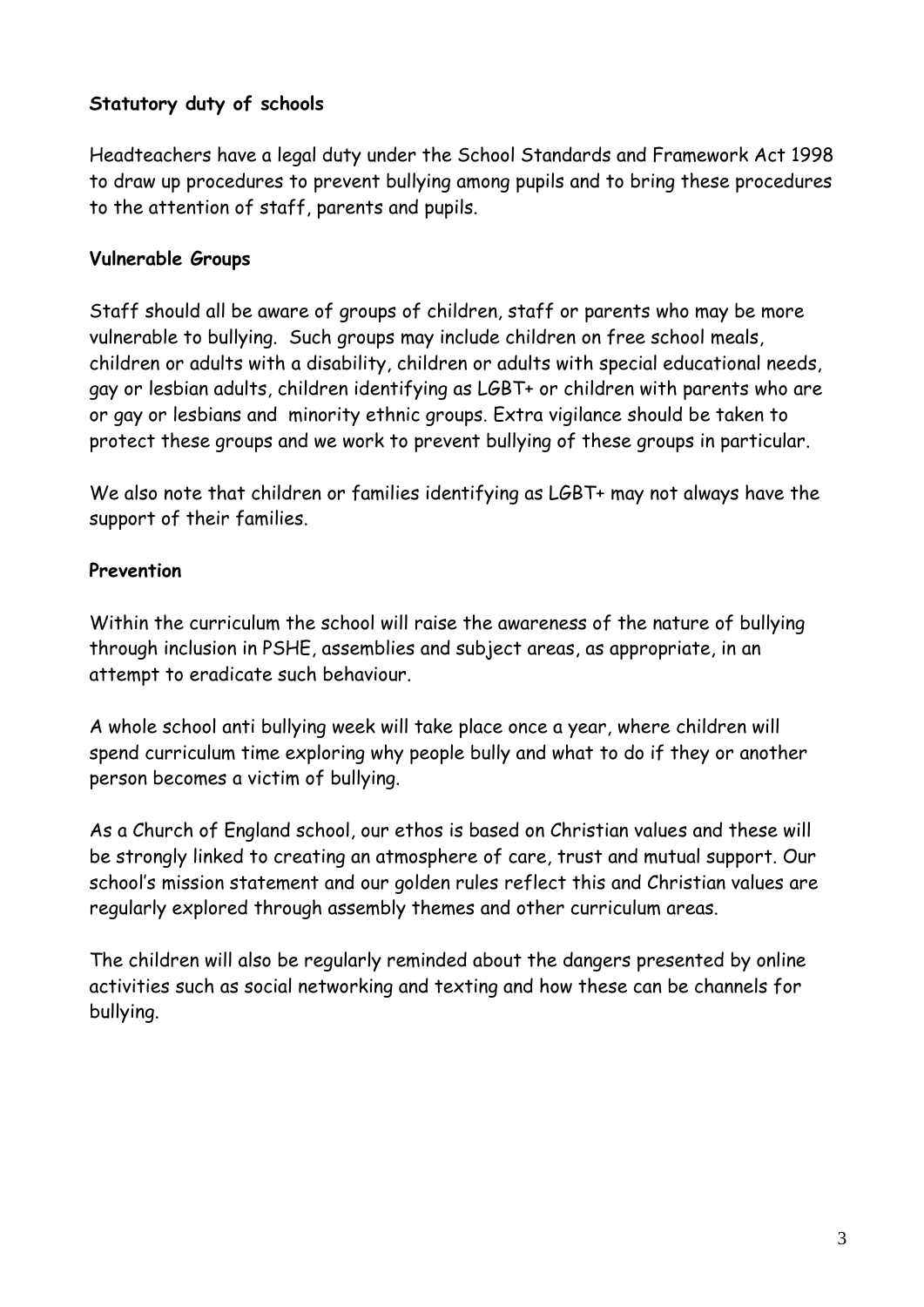#### **Implementation**

The following steps may be taken when dealing with incidents:

### **The School**

- If bullying is suspected or reported, the incident will be dealt with immediately by the member of staff who has been approached
- A clear account of the incident will be recorded and given to the Headteacher
- The Headteacher will interview all concerned and will record the incident
- Records of such incidents will be kept in a secure place in the Headteacher's office
- Class teachers will be kept informed
- Parents will be kept informed
- Punitive measures will be used as appropriate and in consultation will all parties concerned

#### **Pupils**

Pupils who have been bullied will be supported by:

- offering an immediate opportunity to discuss the experience with their class teacher or member of staff of their choice;
- reassuring the pupil;
- offering continuous support;
- restoring self-esteem and confidence.

Pupils who have bullied will be helped by:

- discussing what happened;
- discovering why the pupil became involved;
- establishing the wrong doing and need to change;
- informing parents or guardians to help change the attitude of the pupil.

## **Pupil Input**

The pupils of Eccleston CE Primary School feel confident that their concerns about bullying will be listened to and taken seriously.

"The teachers at Eccleston will always help you if you are hurt or if you don't know what to do. We can try to sort things out by talking to each other. We can ask one of the teachers and they will do all they can to help. Sometimes we have to let people know how we feel, but not by hurting them or being mean. The teachers at school can help with this. We also have a worry boxes in each classroom where we can put our worries."

-Year 6 pupils, September 2020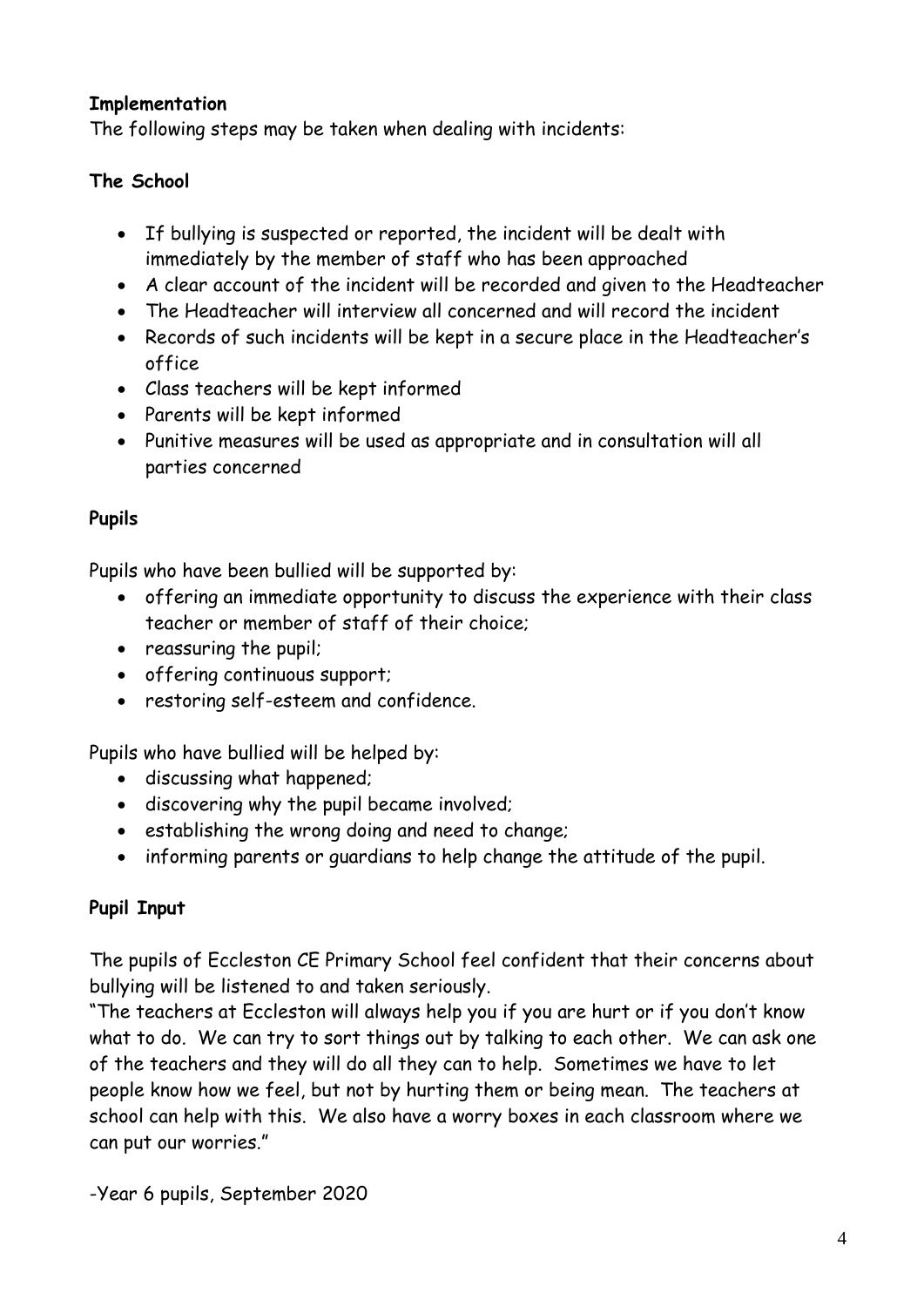The following disciplinary steps can be taken with pupils who bully;

- official warnings to cease offending;
- loss of playtimes/lunchtimes/other privileges;
- exclusion from certain areas of school premises;
- minor fixed-term exclusion;
- major fixed-term exclusion;
- permanent exclusion.

#### **Monitoring, evaluation and review**

The school will review this policy every three years and assess its implementation and effectiveness or sooner if necessary. The policy will be promoted and implemented throughout the school.